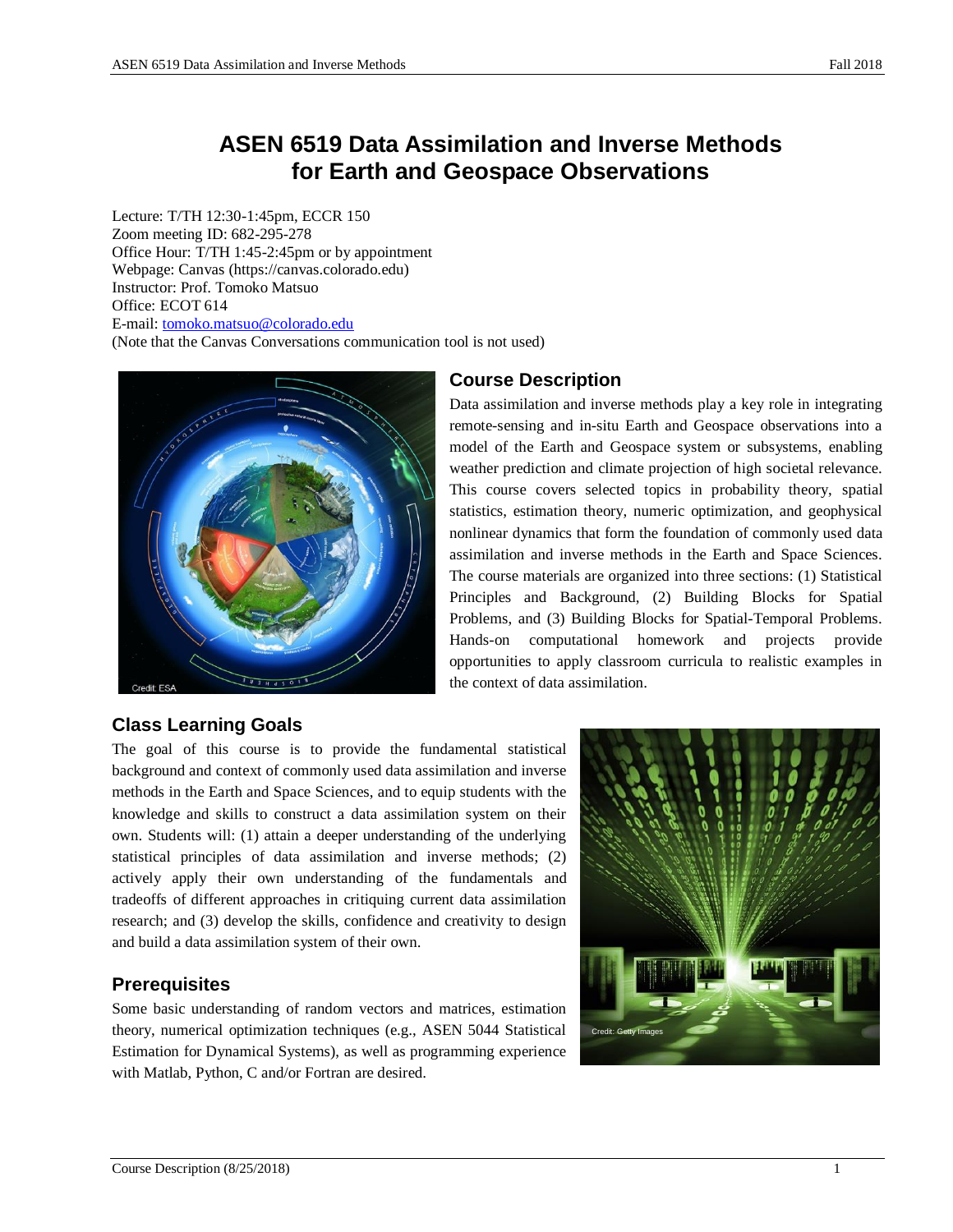### **Course Content**

The class is broken into a number of sections, as follows:

- **Course introduction and Big picture (Week 1)**
- **Section 1: Statistical principles and background (Week 1-4)**
	- o **Reviews**
		- **Random vectors and matrices**
		- **Multivariate normal distribution**
		- **Bayesian statistics**
	- o **Overview of estimators**
		- **Maximum-likelihood and Bayesian estimators**
		- **Kalman filters**
		- **Variational (least-square) estimators**
	- o **Optimization problems in data assimilation**
		- **Quadratic problems**
			- **Direct and iterative solution methods**
- **Section 2: Building blocks for spatial problems (Week 4-7)**
	- o **Optimal Interpolation method**
		- **Stationary and non-stationary covariance models**
		- **Covariance calibration using Maximum-likelihood**
	- o **3D Variational method**
		- **Tangent linear (Jacobian) and adjoint models of nonlinear observation (forward) model**
		- **Minimization methods for nearly quadratic cost functions**
- **Section 3: Building blocks for spatial-temporal problems (Week 7-12)**
	- o **Geophysical nonlinear dynamics** 
		- Low-dimensional Lorenz dynamical models
		- **High-dimensional Earth and geospace system models**
	- o **Sequential methods**
		- **Ensemble square-root filters**
		- **Covariance inflation and localization**
	- o **4D Variational methods**
		- **Tangent linear and adjoint models of nonlinear dynamical forecast model**
	- o **Hybrid methods**
	- o **Verification and validation methods**
		- **Cross validation**
		- **Bootstrapping**
- **Some current research topics and challenges ahead of us (Week 13-15)**
- **Student final project presentations (Week 15)**



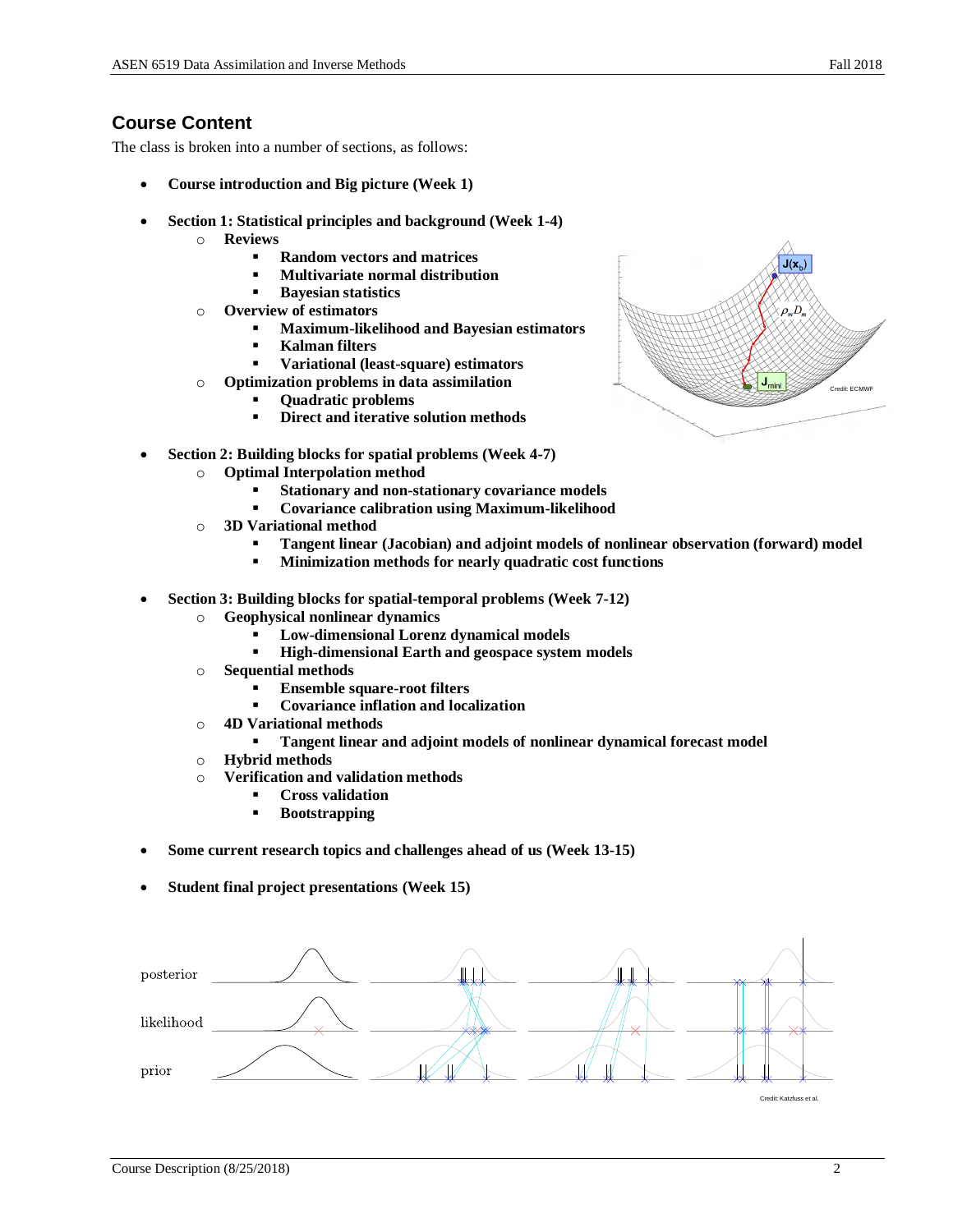## **Texts**

All the reading material required for the course will be provided through the Canvas course webpage. Suggested (not required) text books on the topics covered in this course include:

- Statistical methods in the atmospheric sciences, Daniel Wilks (2011) *- eBook at CU library*
- Inverse methods for atmospheric sounding: Theory and Practice, Clive D. Rodgers (2000) *- eBook at CU library*
- Atmospheric modeling, data assimilation and predictability, Eugenia Kalnay (2003) *on reserve in CU library*
- Atmospheric data analysis, Roger Daley (1991) *on reserve in CU library*
- Data assimilation: the ensemble Kalman filter, Geir Evensen, (2007, 2009) *- eBook at CU library*
- Inverse problem theory and methods for model parameter estimation, Albert Tarantola (2004) *- eBook at CU library*

You can access these books as eBook from the CU library website or in the CU Gemmill Library of Engineering, Math and Physics.

## **Community Data Assimilation Software**

Some well-documented community data assimilation software widely used by researchers in the Earth and Space Sciences can be found at:

- NCAR DART, http://www.image.ucar.edu/DAReS/DART/
- DTC GSI, http://www.dtcenter.org/com-GSI/users/
- DTC EnKF, http://www.dtcenter.org/EnKF/users/index.php

### **Class Format**

The course will involve weekly lectures and group discussion on the course content outlined above. Distance learning students are asked to participate in discussion via Canvas discussions, Zoom chat, and/or e-mails. Homework assignments will provide opportunities to apply the statistical principles to realistic examples. Brief feedback about your learning experience and self-assessment will be requested weekly, and will be discussed in the following class. A midterm takehome exam will be given to assess students' understanding on the fundamentals and to apply their knowledge to solve an assigned problem as a small group. A final individual project will be required. Final oral and written reports of each student's project will be evaluated in terms of the soundness of the problem formulation, the quality and effort of research and analysis, and the quality and clarity of oral and written presentations. Students are also asked to participate in peer reviews of the oral presentations as part of the final project evaluation. Distance learning students are asked to send a video of their presentation to be viewed in class.

## **Course Grading**

- 10% Participation (e.g., student's goal statement, weekly feedback and self-assessment, peer-reviews)
- 30% Homework (3-4 assignments)
- 25% Midterm take-home exam (10% written exam and 15% group project)
- 35% Final project (15% oral presentations and 20% written report)
- 100% Total

Late work is **not** accepted. There will be one 'makeup' homework opportunity at the end of semester before final project presentations.

### **Zoom Meeting Connection Information for Distance Students**

- Join via web browser: <https://cuboulder.zoom.us/j/682295278>
- Join via Zoom app (using meeting ID: 682-295-278)
- Join via iPhone one-tap: US: +16699006833,,682295278# or +16465588656,,682295278#
- Join via telephone: US: +1-669-900-6833 or +1-646-558-8656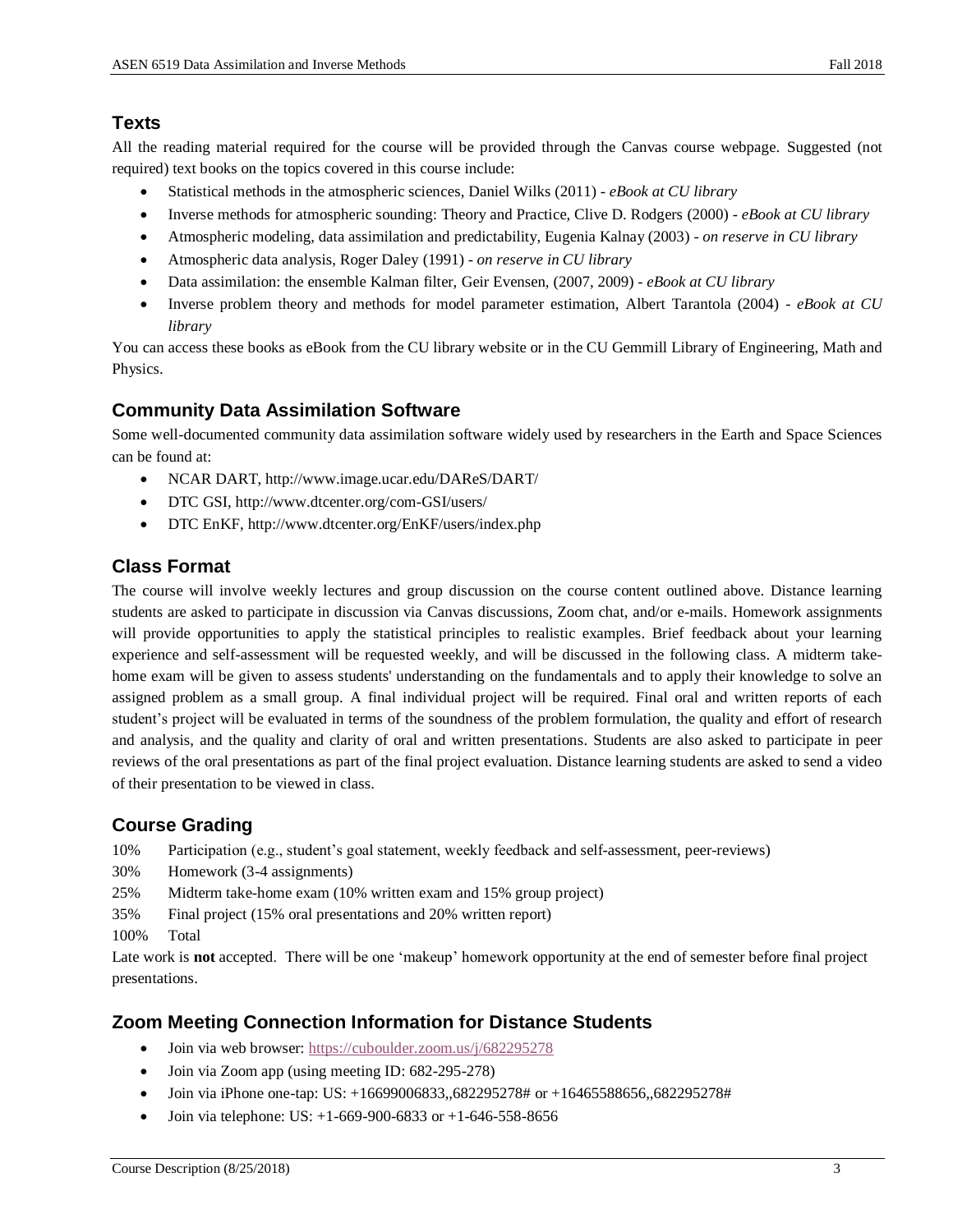This course requires the use of the Zoom conferencing tool, which is currently not accessible to users using assistive technology. **If you use assistive technology to access the course material, please contact me immediately to discuss.** For more information on Zoom, please visit [http://www.colorado.edu/oit/services/conferencing-services/web-conferencing](http://www.colorado.edu/oit/services/conferencing-services/web-conferencing-zoom)[zoom](http://www.colorado.edu/oit/services/conferencing-services/web-conferencing-zoom)

#### **Disabilities**

If you qualify for accommodations because of a disability, please submit your accommodation letter from Disability Services to me in a timely manner so that your needs can be addressed. Disability Services determines accommodations based on documented disabilities in the academic environment. Information on requesting accommodations is located on the [Disability Services website.](http://www.colorado.edu/disabilityservices/students) Contact Disability Services at 303-492-8671 or [dsinfo@colorado.edu](mailto:dsinfo@colorado.edu) for further assistance. If you have a temporary medical condition or injury, see [Temporary Medical Conditions](http://www.colorado.edu/disabilityservices/students/temporary-medical-conditions) under the Students tab on the Disability Services website.

#### **Classroom Behavior**

Students and faculty each have responsibility for maintaining an appropriate learning environment. Those who fail to adhere to such behavioral standards may be subject to discipline. Professional courtesy and sensitivity are especially important with respect to individuals and topics dealing with race, color, national origin, sex, pregnancy, age, disability, creed, religion, sexual orientation, gender identity, gender expression, veteran status, political affiliation or political philosophy. Class rosters are provided to the instructor with the student's legal name. I will gladly honor your request to address you by an alternate name or gender pronoun. Please advise me of this preference early in the semester so that I may make appropriate changes to my records. For more information, see the policies on [classroom](http://www.colorado.edu/policies/student-classroom-and-course-related-behavior) behavior and the Student [Code of Conduct.](http://www.colorado.edu/osccr/)

#### **Academic Honor Code**

All students enrolled in a University of Colorado Boulder course are responsible for knowing and adhering to the Honor Code. Violations of the policy may include: plagiarism, cheating, fabrication, lying, bribery, threat, unauthorized access to academic materials, clicker fraud, submitting the same or similar work in more than one course without permission from all course instructors involved, and aiding academic dishonesty. All incidents of academic misconduct will be reported to the Honor Code [\(honor@colorado.edu\)](mailto:honor@colorado.edu); 303-492-5550). Students who are found responsible for violating the academic integrity policy will be subject to nonacademic sanctions from the Honor Code as well as academic sanctions from the faculty member. Additional information regarding the Honor Code academic integrity policy can be found at the [Honor](https://www.colorado.edu/osccr/honor-code)  [Code Office website.](https://www.colorado.edu/osccr/honor-code) Violations of the Honor Code include any act of **academic dishonesty** which is defined as follows. Any act in which a student gains, or attempts to gain, an unfair academic advantage over other students. These acts may include, but are not limited to:

- I. **Plagiarism:** Portrayal of another's work or ideas as one's own.
- II. **Cheating:** Using prohibited notes or study aids, allowing another party to do one's work/exam and turning in that work/exam as one's own, copying another student's course work, and collaborating on course work when prohibited.
- III. **Fabrication:** Falsification or creation of data, research, or resources, altering a graded work without the prior consent of the course instructor.
- IV. **Lying:** Deliberate falsification with the intent to deceive in written or verbal form as applied to an academic submission.
- V. **Bribery:** Providing, offering, or taking rewards in exchange for a grade, or, an assignment, or in the aid of Academic Dishonesty.
- VI. **Threat:** An attempt to intimidate a student, staff, or faculty member for the purpose of receiving an unearned grade or in an effort to prevent the reporting of an Honor Code violation, or in connection with any other form of Academic Dishonesty.